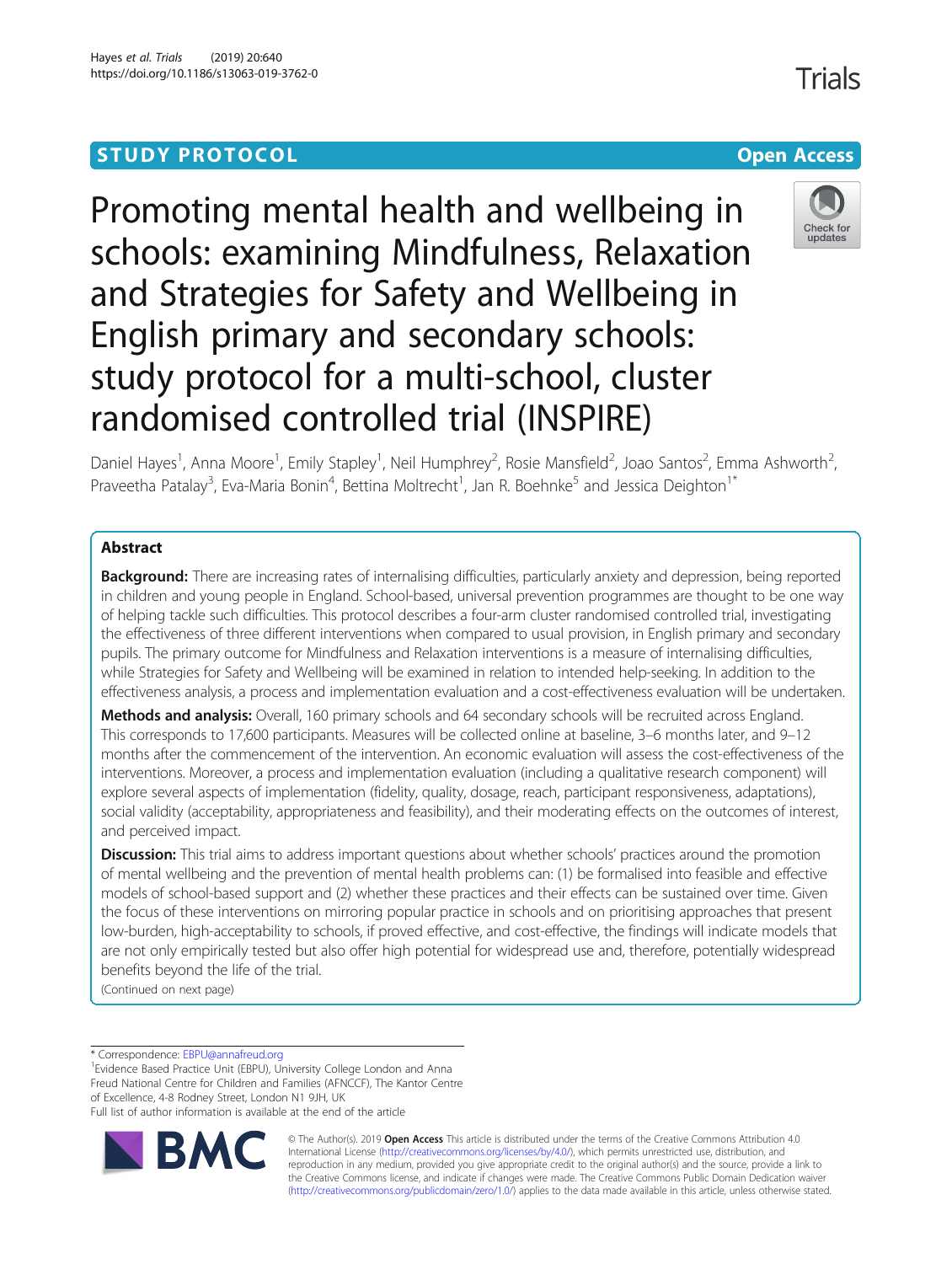**Trial registration: [ISRCTN16386254.](http://www.isrctn.com/ISRCTN16386254) Registered on 30 August 2018.** 

Keywords: Adolescent, Young person, Children, Cluster randomised controlled trial, Mental health, Wellbeing, Schoolbased

#### Background

Well-established estimates in the United Kingdom suggest that one in eight children and young people experience mental health problems [[1](#page-10-0)] and that these may be with associated with costly long-term consequences [[2](#page-10-0)–[4\]](#page-10-0). In the absence of effective or widespread processes for identifying those who experience mental health problems, or those likely to be at risk of such difficulties in the future, there has been an increasing focus on universal approaches to supporting children's mental health and wellbeing. These universal interventions can act as a means to prevent the emergence of mental health problems and to intervene early in the emergence of any difficulties [\[5](#page-10-0), [6\]](#page-10-0). Schools are often viewed as a universal point of access to children and young people, offering an important opportunity to embed prevention and early intervention programmes [[7,](#page-10-0) [8\]](#page-10-0). A number of reviews point to the effectiveness of school-based mental health programmes for the prevention and early inter-vention [\[9\]](#page-11-0), especially for depression  $[10]$  $[10]$ , anxiety  $[11]$  $[11]$  $[11]$ and behaviour problems [[12](#page-11-0)]. While existing evidence makes a good case for the effectiveness of universal school-based interventions [\[11](#page-11-0), [13\]](#page-11-0), a number of areas require further clarity.

Firstly, with the exception of a small number of UKbased programmes [[14,](#page-11-0) [15](#page-11-0)], the basis for current practice in the UK is often research evidence originating from other countries, predominantly the US, with social and emotional learning (SEL) programmes such as Incredible Years [[16\]](#page-11-0) and PATHS [[17\]](#page-11-0) being highly popular. Other than the Incredible Years programme, which has been rigorously tested in a UK setting [\[18](#page-11-0)], rigorous and consistent evidence for SEL programmes' effectiveness is sparse. Additionally, there are indications that some programmes do not always translate well when implemented beyond their countries of origin [[19,](#page-11-0) [20\]](#page-11-0).

Secondly, a scoping review of existing practice indicates a heterogeneous range of mental health support offered in schools, much of which is either novel, not based on tried and tested programmes, or involves a high level of adaptation from existing evidence-based approaches [[21](#page-11-0), [22\]](#page-11-0). However, reasons for adaptation are often logical; these programmes, which have not been designed for the UK school context, frequently require tailoring for suitability and feasibility, which may be beneficial to outcomes. However, such adaptation also carries a risk of significantly 'watered-down' implementation, which limits impact [[23\]](#page-11-0).

Three interventions were selected by the Department for Education in England to be developed for the current trial. The basis for selection was that these either: (a) were popular approaches being adopted by schools and, therefore, likely to have high acceptability and feasibility, as well as potential for wider adoption if found to be effective; or (b) showed early promise but currently lacked a robust evidence base, specifically regarding implementation in schools. The interventions were: (1) Mindfulness Practices, (2) Relaxation and (3) Strategies for Safety and Wellbeing, based on the principles of 'Protective Behaviours'(PB). These interventions were piloted in a feasibility study [\[24](#page-11-0)] prior to this cluster randomised controlled trial (RCT). Learning from this resulted in: (a) more activities being provided for each intervention, (b) distinct age-appropriate resources for primary or secondary school teachers to use and deliver and (c) a greater distinction between 'mindfulness practices' and 'relaxation'.

# Mindfulness Practices

Mental health interventions incorporating mindfulness elements have proven effective in treating and preventing various psychological and physical difficulties [\[25](#page-11-0)]. Most research that has been conducted thus far included adult samples; however, there is increasing evidence for the beneficial effects of mindfulness-based interventions (MBI) in youth [[26](#page-11-0), [27\]](#page-11-0). More specifically, MBI in youth have been shown to significantly increase positive affect, optimism, attention and social-emotional competence while decreasing dysfunctional behaviour and emotion dysregulation [\[28\]](#page-11-0). A number of recent reviews of MBIs in youth have highlighted their impact on cognitive and socio-emotional outcomes [\[29](#page-11-0)] including mental health and positive wellbeing, noting that the effects appear to be strongest for emotional problems. Although mindfulness has a rapidly growing evidence base, and a largescale trial is already taking place in UK secondary schools [\[30\]](#page-11-0), many of the approaches investigated involve intensive programmes requiring extensive staff training and scheduling in school-based classes. Brief approaches to implementing mindfulness practices could provide a feasible alternative for busy schools.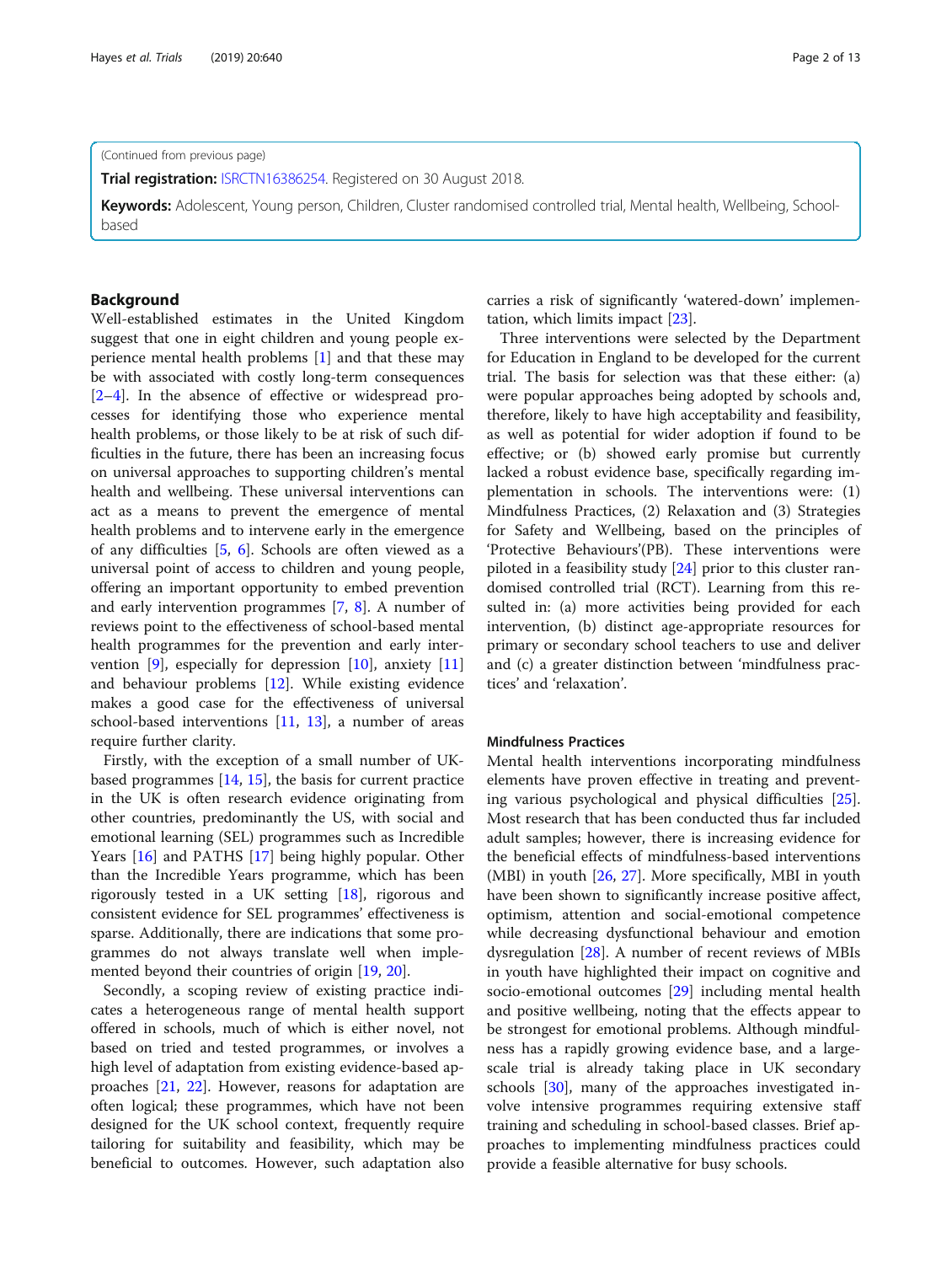### Relaxation

Relaxation and mindfulness exercises have long been suggested to incorporate similar underlying processes and thus lead to similar outcomes. However, more recent research has emphasised the significant differences between these two concepts [\[31\]](#page-11-0). Relaxation exercises differ from mindfulness exercises in that with the former the individual is asked to focus specifically on relaxation, such as through deep breathing and muscle relaxation, whereas in mindfulness the individual is asked to pay attention to the present moment in a non-judgmental way, such as through meditation [[32](#page-11-0)]. A study conducted by Jain and colleagues [\[33\]](#page-11-0) relating to a relaxation intervention and a mindfulness intervention found that in adults both interventions led to a significant decrease in distress, while positive mood increased. When applied to young people, there is evidence that both mindfulness and relaxation techniques (RT) can reduce emotional difficulties [[34](#page-11-0)–[36](#page-11-0)].

The effect of RT has been frequently studied in both adults and young people suffering from various acute or chronic medical conditions, such as cancer or asthma [[37,](#page-11-0) [38\]](#page-11-0). Research investigating the effects of RT with respect to different psychopathological conditions has been lacking. However, there is consistent evidence for the alleviating effects of progressive muscle relaxation on anxiety, stress and depression symptoms in clinical and non-clinical populations [\[39](#page-11-0)–[41\]](#page-11-0), and for autogenic training on stress and anxiety symptoms [\[42](#page-11-0)], and guided imagery on depression, anxiety and stress in psychiatric patients [\[43](#page-11-0)].

There are few studies investigating the impact of solely RT on children's mental health, with some evidence indicating positive effects on anxiety and stress [[40\]](#page-11-0). Relaxation also forms a common thread in many school-based interventions aimed at improving internalising symptoms, including school-based cognitive behavioural therapy (CBT) and Mindfulness programmes [[44\]](#page-11-0).

#### Strategies for Safety and Wellbeing (SSW)

The development of SSW stemmed from emerging practice in some UK schools around teaching practical approaches to personal safety, known as 'Protective Behaviours' (PB). The PB model was developed in the US in 1970 as an anti-victim programme for children, adolescents and adults [[45\]](#page-11-0). The overarching aim of SSW is to increase skills for children around safety, mental health and wellbeing and how to access sources of support. Specifically, pupils are taught to identify (1) what feels safe/unsafe, (2) support networks, (3) coping and help seeking strategies, as well as to (4) recognise and understanding feelings and (5) challenge stigma around mental illness. This is broken down into an 8 week programme. Weeks 1–2 cover the topic 'It's safe to

talk about mental health' and weeks 3–5 cover 'What is safety and knowing when you are not safe?'. Week 6 focusses on 'Speaking about safety – who could you speak to?', week 7 focusses on 'Staying safe in friendships', while week 8 finishes with 'Safe ways to manage emotions and network review'. This fits with Personal, Social, Health and Economic Education (PSHE) guidance [[46\]](#page-11-0) in the following ways: pupils should be taught to  $(1)$ understand how and when they feel unsafe, (2) identify support networks, (3) identify how and from whom to seek help, (4) identify how to recognise and talk about emotions and (5) challenge stereotypes.

Although it has been observed that PB has been applied to schools in the UK [\[47](#page-11-0)], there is currently no peer-reviewed evidence for the effectiveness of PB programmes.

# Aims and hypothesis

To date, a mixed picture has emerged, which outlines some potential benefits for Mindfulness Practices and Relaxation, and the need to develop an evidence base for SSW. A scoping exercise, conducted by the Department for Education in England, concluded that all three should be tested to contribute to the UK evidence base for effective interventions to improve mental health in children and young people.

# Effectiveness measurement Primary aims

- 1. To examine whether Mindfulness Practices are more effective than usual school-based provision in reducing internalising difficulties in young people
- 2. To examine whether Relaxation is more effective than usual school-based provision in reducing internalising difficulties in young people
- 3. To examine whether SSW is more effective than usual school-based provision in increasing intended help-seeking behaviour among young people around mental health

#### Primary hypotheses

- $\bullet$  H<sub>1</sub> Young people receiving Mindfulness Practices will report lower internalising difficulties at 3–6 and 9–12 months' follow-up than those who receive the usual school curriculum
- $\bullet$  H<sub>2</sub> Young people receiving Relaxation will report lower internalising difficulties at 3–6 and 9–12 months' follow-up than those who receive the usual school curriculum
- $\bullet$  H<sub>3</sub> Young people receiving SSW will report increased intended help-seeking around mental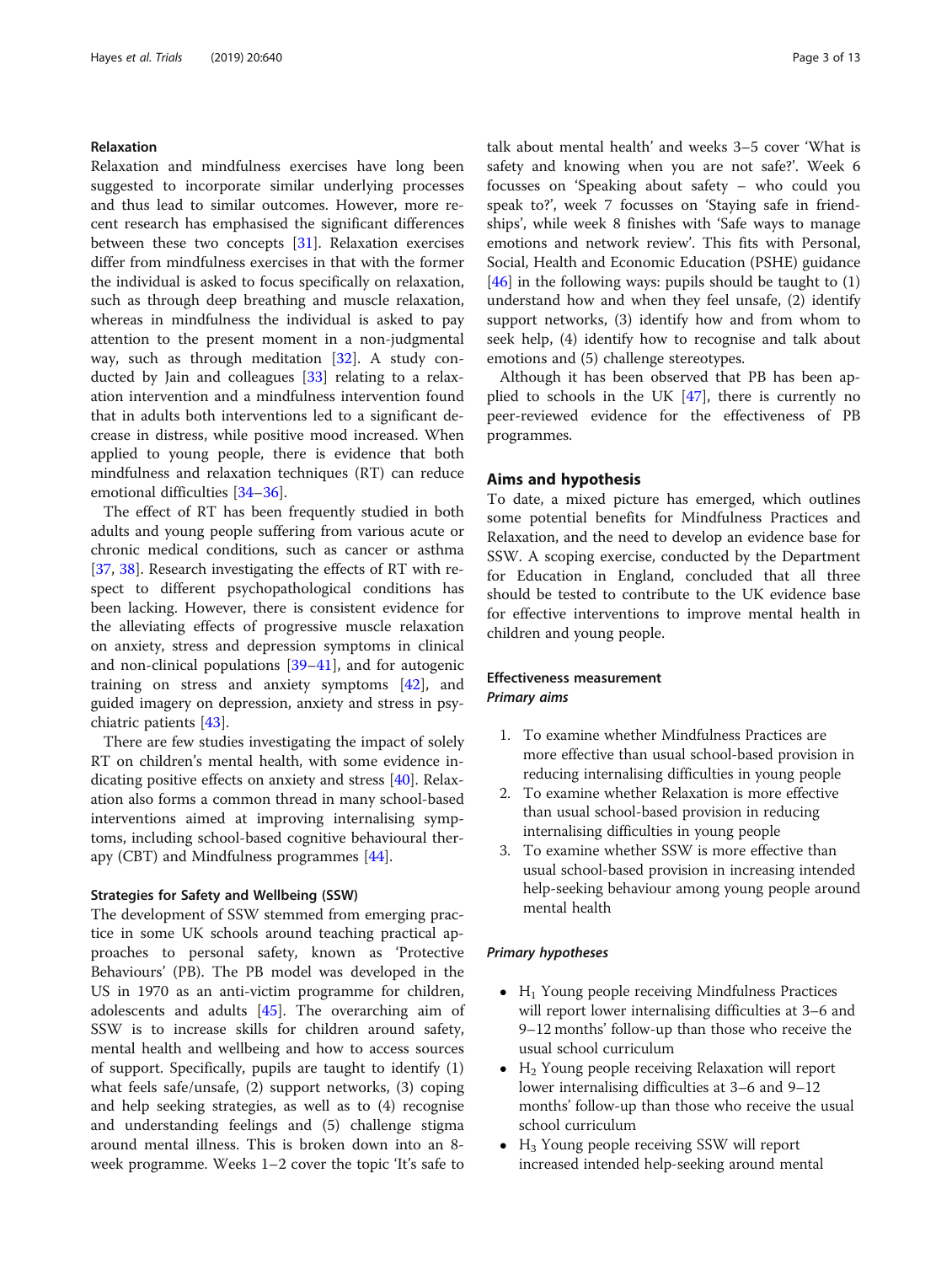health at 3–6 and 9–12 months' follow-up than those who receive the usual school curriculum

#### Secondary aims

 To examine the cost-effectiveness of the interventions compared to Usual Practice in terms of the primary outcome measure and paediatric quality of life.

# Cost effectiveness research questions

- 1. Are Mindfulness Practices and Relaxation costeffective when compared to Usual Practice in terms of internalising difficulties and quality of life?
- 2. Is Strategies for Safety and Wellbeing cost-effective when compared to Usual Practice in terms of intended help seeking and quality of life?

#### Implementation and process evaluation research questions

- 1. What is the state of participating schools' existing provision for supporting mental health and wellbeing and their relationship with local mental health services, and does the nature of provision change over the course of the trial?
- 2. To what extent does implementation follow the guidelines of the specified interventions, e.g., in terms of fidelity and dosage?
- 3. What is the relationship between implementation variability (e.g., in terms of different levels of fidelity) and intervention outcomes?
- 4. What are the experiences of schools (pupils and staff) in delivering/receiving Relaxation, Mindfulness Practices and SSW?

# Methods and analysis

The methodology outlined in this protocol follows a similar procedure to that of the AWARE trial [[48\]](#page-11-0) in relation to recruitment strategy and the economic evaluation. Both the INSPIRE trial (which this paper describes) and the AWARE trial are being conducted by the same team as part of a wider programme. The Additional file [1](#page-9-0) provides an overview of enrollment, intervention and assessment timelines for INSPIRE.

#### Design

INSPIRE (INterventions in Schools for Promoting Wellbeing: Research in Education) is a four-arm cluster RCT including three intervention conditions (Mindfulness Practices, Relaxation and SSW) and one wait-list control (Usual Provision).

Interventions are delivered to whole school classes as part of the school curriculum. Assessment is undertaken at baseline (prior to intervention randomisation), and then 3–6 months and 9–12 months after interventions have been delivered. Figure [1](#page-4-0) outlines a Consolidated Standards of Reporting Trials (CONSORT) Diagram showing the overall trial design.

# Site recruitment

Recruitment of schools began in March 2018 and will close in July 2019. Based on specification from the Department for Education, this study aims to recruit Year-7 and Year-8 pupils (aged 11–13 years) in 64 secondary schools and Year-4 and -5 pupils (aged 8–10 years) in 160 primary schools across England. Within each secondary school, three Year-7 and three Year-8 classes will be required to take part. Primary schools will work with up to four classes (minimum one Year-4 and one Year-5 class).

Schools will be recruited via a range of different networks and mailing lists, including bought data on English schools (school mailings), the Schools in Mind network hosted by the Anna Freud National Centre for Children and Families (AFNCCF), AFNCCF associates and collaborators, the National Institute for Health Research, Public Health England, school commissioners and local authority leads. The project will also be advertised in education publications and on various social media platforms.

Incentives for schools to take part, include:

- £1000 remuneration in recognition of administrative commitments
- The opportunity to introduce whole-class mental health and wellbeing interventions with support from leading experts in child mental health
- The chance to receive free mental health and wellbeing training for selected school staff
- An evaluation feedback report for your school
- Contributing to the wider evidence base on what works for school-based mental health support and how it can best be delivered
- A letter of thanks from the Department for Education acknowledging the school's important role in this project

# Participant recruitment

Following recruitment of schools, participants in relevant year groups are recruited in two stages. Schools first select delivery groups in each year who will receive an intervention (if allocated). Following this, schools send letters to parents/carers of pupils in these delivery groups. The letter provides information about the study and explains parents/carers' right to opt their child out of the evaluation. The letter also explains that pupils will only be involved in the study if they assent online before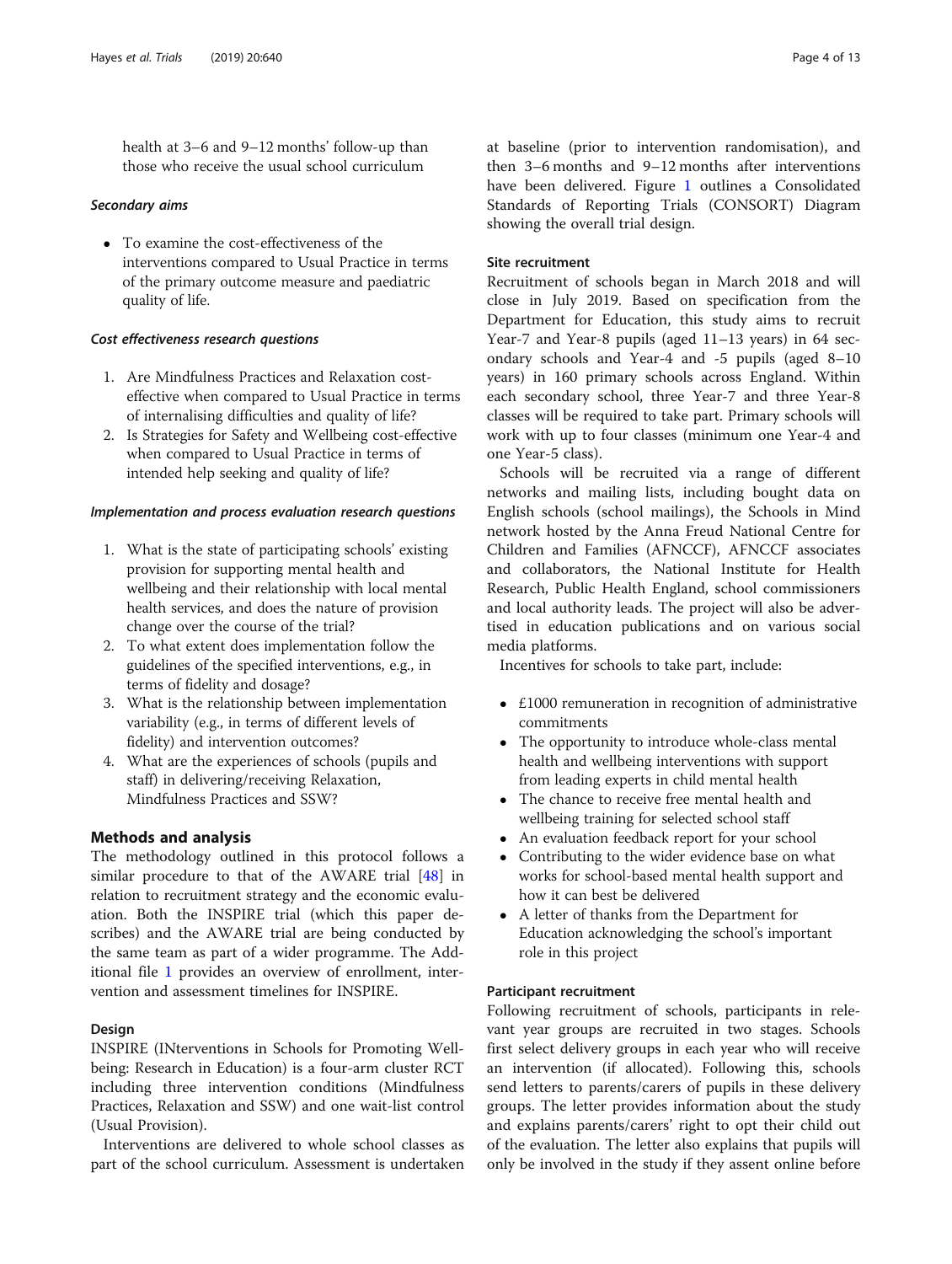<span id="page-4-0"></span>

completing the baseline survey. Finally, young people must assent by reading through an online information sheet and ticking boxes agreeing to take part. If they do not assent, they cannot be part of the trial. The first young person joined the trial on the 17 September 2018.

# Inclusion/exclusion criteria

Schools are eligible to participate if:

- 1. They are a primary school (state-funded/academy/ independent) willing to deliver an intervention to one or two Year-4 classes, and one or two Year-5 classes in their school
- 2. They are a secondary school (state-funded/ academy/independent) willing to deliver an intervention to three Year-7 classes and three Year-8 classes in their school
- 3. They are willing to be allocated to Mindfulness Practices, Relaxation, SSW or continue with usual provision
- 4. They are willing to allocate 5 min per day for young people to practise these skills for the spring term if allocated to Mindfulness Practices or Relaxation
- 5. They are willing to allocate eight 40-min lessons to deliver the programme over the spring term if allocated to SSW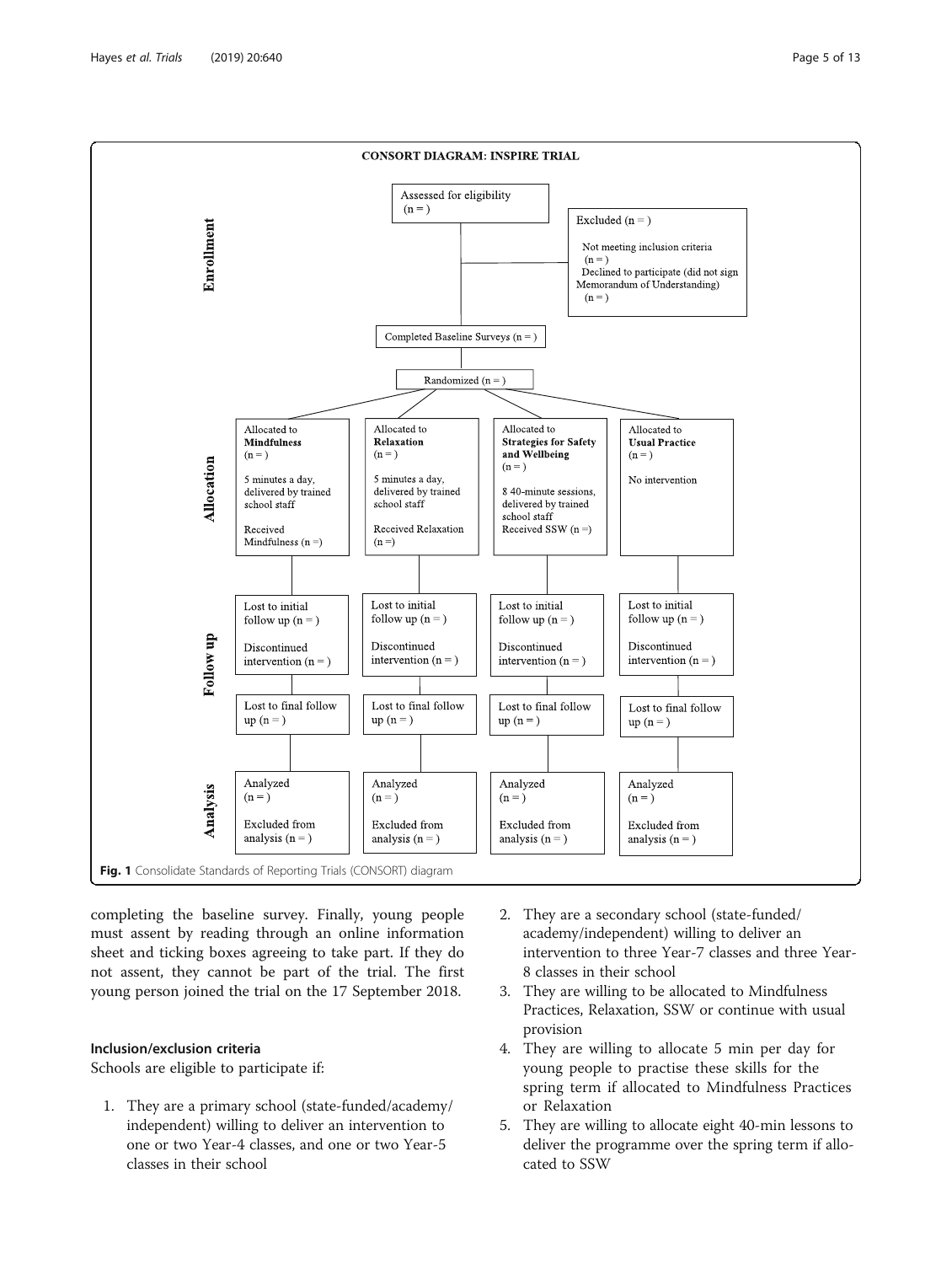7. They are in England

Young people are eligible to take part if:

- 8. Their parents/guardians do not withdraw consent
- 9. They provide assent

Schools are not eligible to take part if:

- 1. They are a non-mainstream specialist school (e.g., pupil referral unit)
- 2. They are unable to commit to the study requirements above
- 3. They are already taking part in similar trials (e.g., MYRIAD [[30](#page-11-0)])
- 4. They are outside of England

Young people are not eligible to take part if:

- 1. Their parents do not provide consent for them to take part
- 2. They do not assent to take part
- 3. They are not in specified year groups

While privately funded schools are invited to express interest in the project, they will only form  $\langle 2\% \rangle$  of the total sample. Single-sex schools are also eligible to take part but will be limited to < 5% of the sample.

### Interventions

Across the active arms of the trial, schools are required to select staff to attend and deliver the interventions. There are no criteria for this role and this can include, but is not limited to: teachers, senior school leaders, teaching assistants, or special educational needs coordinators (SENDCos).

Each of the interventions was developed by a group of experts, consisting of psychologists, researchers, the Programme Director of Mental Health and Wellbeing Schools and a Headteacher Quality Assurance Panel. Teachers who delivered interventions as part of the pilot [[24\]](#page-11-0) also provided feedback which was incorporated into interventions delivered in the full trial. Logic models for the interventions are found in the Additional files [2](#page-9-0) and [3](#page-9-0).

Mindfulness Practices This Mindfulness intervention was developed for the trial by the AFNCCF Schools Programme (lead developer: Dr. Rina Bajaj). It is based on the concept of mindfulness as defined by Kabat-Zinn: 'paying attention in a particular way: on purpose, in the present moment, and non-judgmentally' [[32](#page-11-0)], and draws

on a number of existing mindfulness models including the RAIN approach [[49\]](#page-11-0) and the two-component model of mindfulness [\[50\]](#page-11-0). The Mindfulness intervention consists of mindful breathing exercises and other activities focussed on self-awareness of sensations, emotions and thoughts. The exercises are divided into three types: (1) those focussing on the mind; (2) those focussing on the body; (3) those focussing on the world.

School staff complete a half-day face-to-face training course delivered by two AFNCCF professionals that focusses on practising mindfulness exercises. A mindfulness manual – either a primary or secondary schoolspecific version – is provided. Both manuals contain 21 different activities, as well as suggestions for recommended apps and interactive online games. Mindfulness is delivered to school classes in classrooms for around 5 min each school day at a time chosen by the deliverer, from January to April in the first instance, and this is the period in which implementation is monitored. However, schools are encouraged to continue to practice for 1 year.

Relaxation This Relaxation intervention was also developed for the trial by the AFNCCF Schools Programme (lead developer: Dr. Rina Bajaj). The intervention consists of relaxation exercises focussing on two main themes: (1) deep breathing and (2) progressive muscle relaxation. School staff complete a half-day face-to-face training course focussing on experiential exercises, delivered by AFNCCF professionals. Manuals containing 20 different activities are provided (primary and secondary school versions). These manuals also include recommendations of apps, videos and interactive online games.

Similar to the Mindfulness model, relaxation exercises are delivered in classes for around 5 min each school day, at a time chosen by the deliverer. School staff alternate every week between deep breathing and progressive muscle relaxation activities. Relaxation is delivered to school classes in classrooms from January to April in the first instance, as this is the period in which implementation is monitored. However, schools are encouraged to continue to practise for 1 year.

Strategies for Safety and Wellbeing SSW was also developed by the AFNCCF schools programme (lead developer: Dr. Rina Bajaj), who consulted with experts in PB interventions. School staff complete a half-day faceto-face training course with the lead developer. The training focusses on covering the psychoeducational content of an 8-week session plan with lessons adapted for primary or secondary school pupils. The eight sessions are as follows:

1. It is safe to talk about mental health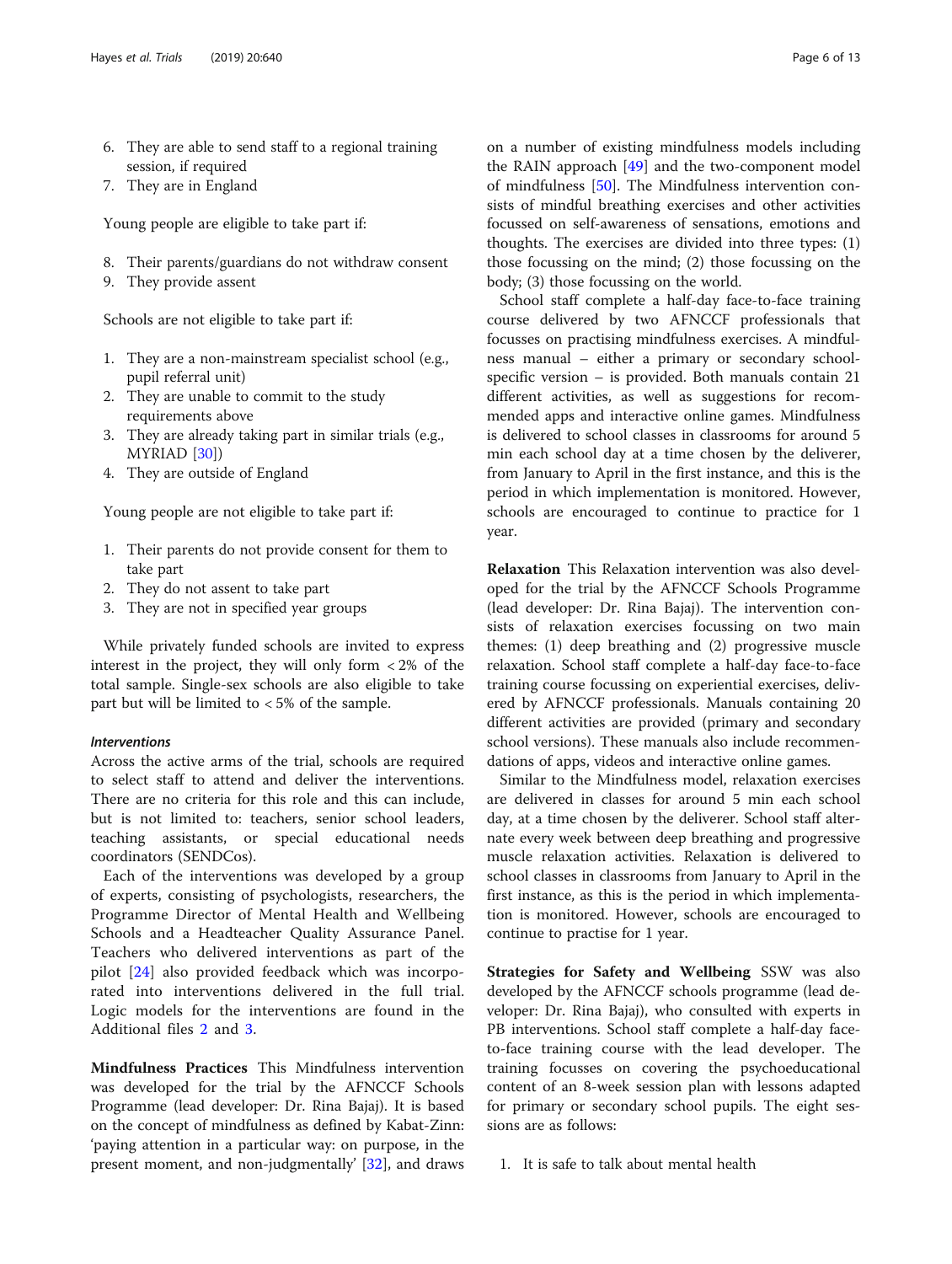- 3. What is safety?
- 4. Early warning signs noticing our bodies
- 5. Early warning signs noticing our feelings and thoughts
- 6. Developing our safety networks
- 7. Safe friendships
- 8. Safe ways of managing emotions

Each session lasts for approximately 40 min and is delivered once a week for 8 weeks.

Usual Practice Schools allocated to the Usual Practice group are not required to deliver a specific mental health intervention during the programme (June 2018 to January 2021), but may already do so as part of their usual whole-school provision around mental health. All participating schools will complete the Usual Provision Survey at the end of the project (second follow-up) so we are able to track changes in mental health and wellbeing provision. At the end of the project, schools in the Usual Practice arm will select from a suite of training available at the AFNCCF and send up to six staff members on their chosen training.

### Study measures

The following measures will be completed prior to the intervention and follow-up will take place at 3–6 and 9– 12 months post intervention. All questionnaires will be completed online.

### Pupils

# Primary outcome measures

- For Mindfulness Practices and Relaxation, the primary outcome measure is internalising difficulties as measured by the Short Mood and Feelings Questionnaire (SMFQ) [\[51](#page-11-0)]
- For SSW the primary outcome measure is intended help-seeking, as measured by the General Help-Seeking Questionnaire (GHSQ) [[52](#page-11-0)]

### Secondary outcome measures

The secondary outcome measures across all interventions include:

- Mental health first aid [[53](#page-11-0)]
- Paediatric Quality of Life (Child Health Utility-9D; CHU9D) [\[54\]](#page-11-0)
- Positive wellbeing: Huebner Life Satisfaction Scale (LSS) [\[55](#page-11-0)]

In addition, secondary school pupils will be asked further questions:

- Stigma (knowledge): Mental Health Knowledge Schedule (MAKS) [\[56](#page-12-0)]
- Stigma (behaviour): Reported and Intended Behaviour Scale (RIBS) [[57](#page-12-0)]
- Stigma (attitudes): Attitudes towards mental health [\[58](#page-12-0)]
- Behavioural problems: Me & My Feelings questionnaire [\[59\]](#page-12-0)<sup>1</sup>
- Support from school staff: Student Resilience Survey (SRS) School Connection subscale [[60](#page-12-0)] 1

# School staff

Similar to pupils, school staff participating in the project (those who are nominated by the school to deliver the intervention) will complete measures around mental health literacy [\[61](#page-12-0)–[65\]](#page-12-0) prior to the intervention. Followup will take place at 3–6 and 9–12 months post intervention and all questionnaires will be completed online.

# Measures for economic evaluation

As part of the assessment, pupils will complete:

- A Client Service Receipt of Inventory (CSRI; adapted for the study population) [\[66\]](#page-12-0)
- A Service Information Schedule (SIS) [[67](#page-12-0)]

In addition to this, school staff delivering the interventions and school finance officers will provide the following data informing the calculation of an intervention cost: time spent preparing and delivering the intervention, staff member salary band, staff member full-time equivalent working hours, staff member pension contributions and national insurance contributions as a percent of their annual salary, and any other staff overheads.

# Implementation and process monitoring measures Usual Provision Survey

Before intervention delivery, and again 1 year later, a senior leader in each school will be asked to complete a survey online regarding current whole-school mental health provision.

### Implementation surveys and outcome measures

School staff that deliver an intervention will complete one online implementation survey per delivery group at the end of the initial delivery period. Questions will

<sup>&</sup>lt;sup>1</sup>These measures were included in baseline primary surveys as they are thought to be potential moderators. However, these are removed at follow-up due to data burden for primary schools.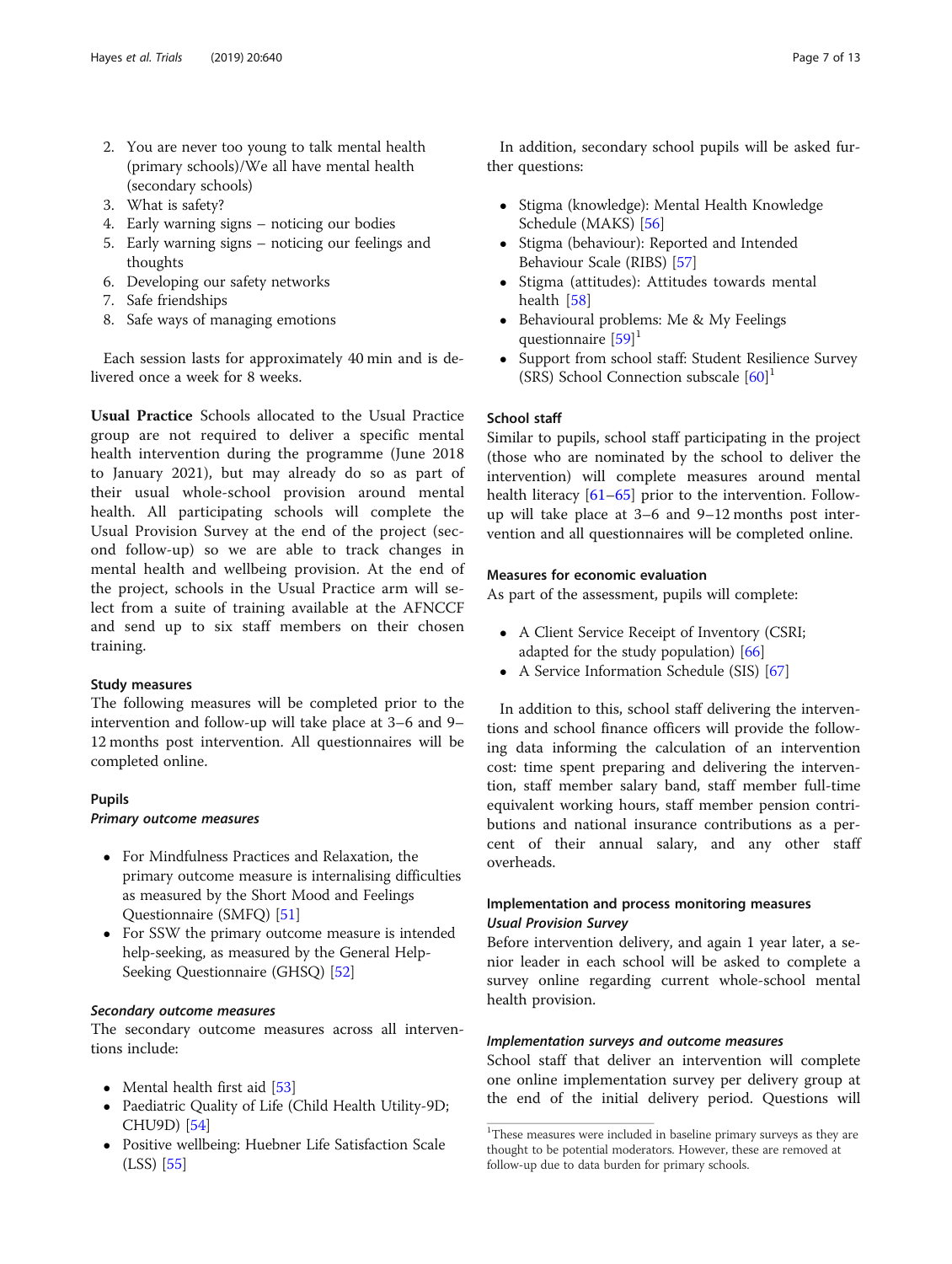cover six key aspects of implementation, namely fidelity, quality, dosage, participant responsiveness, reach and adaptations. Within this, three aspects relating to the social validity of the intervention (acceptability, feasibility and utility) will also be assessed using a standardised questionnaire [[68](#page-12-0)]. The survey will also capture other aspects related to dosage and the time of day that the intervention was delivered.

#### Qualitative data and observations

Qualitative implementation and process data will be collected at two time points. The first time point will take place at mid- to late-implementation of each of the interventions. Twelve schools will be recruited from the main sample as qualitative case study schools; one school per intervention in each of the four areas of England (north west, north east, south west, south east). This will not include Usual Practice schools. Case study schools will be recruited via expression of interest, to maximise the likelihood of engagement with the qualitative research, and sampled based on variation in their usual provision around mental health, drawing on data from two items in the first Usual Provision Survey:

- 1. Please identify, in the last 2 years, the activities and approaches that have been used in your school and indicate who has delivered/provided these activities
- 2. How significant are the following potential barriers to providing effective mental health support within your school?

While the case study schools could be selected on multiple bases, these contextual factors are those of particular interest to the trial, in terms of how they could affect the implementation and take-up of the interventions within the schools.

Face-to-face or telephone interviews will be conducted with two to three members of staff (including a school senior leadership team member and a staff member delivering the intervention) and one to two focus groups will be conducted face-to-face with pupils (with approximately four to five pupils in each focus group) at each school. Pupils will be selected via expression of interest, and up to 10 will be invited to participate due to risk of attrition or pupils declining to take part. Learning from the feasibility study  $[24]$  $[24]$  indicated that this sample size would yield a large amount of rich qualitative data, while still being manageable in terms of the research team's capacity.

The interviews/focus groups will be semi-structured, enabling the research team to guide the conversation according to their topics of interest, while at the same time allowing participants to raise issues around these topics

that are pertinent to them. All interviews/focus groups will be audio-recorded and transcribed verbatim.

The topics that the interviews with staff will cover include:

- 1. Experiences of delivering the interventions and receiving training to deliver the interventions
- 2. Perceptions of the barriers and facilitators to delivery
- 3. Perceptions of impact
- 4. Suggestions for improvement of the interventions
- 5. Barriers and facilitators to the sustainability of the interventions

The topics that the focus groups with pupils will cover include:

- 1. Experiences of taking part in the interventions
- 2. Perceptions of impact and helpful aspects of the interventions
- 3. Suggestions for improvement of the interventions

A session of the intervention at each school will also be observed by the research team to gather contextual information about what the interventions look like on the ground. Field notes will be taken during the observation on the process of delivery, the layout of the room, and the atmosphere during delivery. Individual pupil or staff responses will not be recorded.

The second time point will take place approximately 9–12 months after Time 1. At Time 2, we will conduct approximately five follow-up visits with five of the schools from Time 1 at which, according to implementation monitoring survey data, the interventions have been particularly well embedded to explore long-term impact and facilitators to (ongoing) implementation from staff and pupil perspectives. This will involve face-to-face or telephone interviews with one to two members of staff and one face-to-face focus group with pupils at each school. We will also explore potential barriers to longterm impact and implementation through a telephone interview with a staff member at approximately three schools at which, again according to implementation monitoring survey data, the interventions have not been particularly well embedded.

Furthermore, as schools that express interest in taking part as a case study are likely to be the more engaged schools, at the second time point we will also conduct a small number of telephone interviews with staff at schools that have engaged less with the trial in general. This will allow us to gather data on the barriers that they may have experienced to engaging with the trial and could include schools that have dropped out of the trial.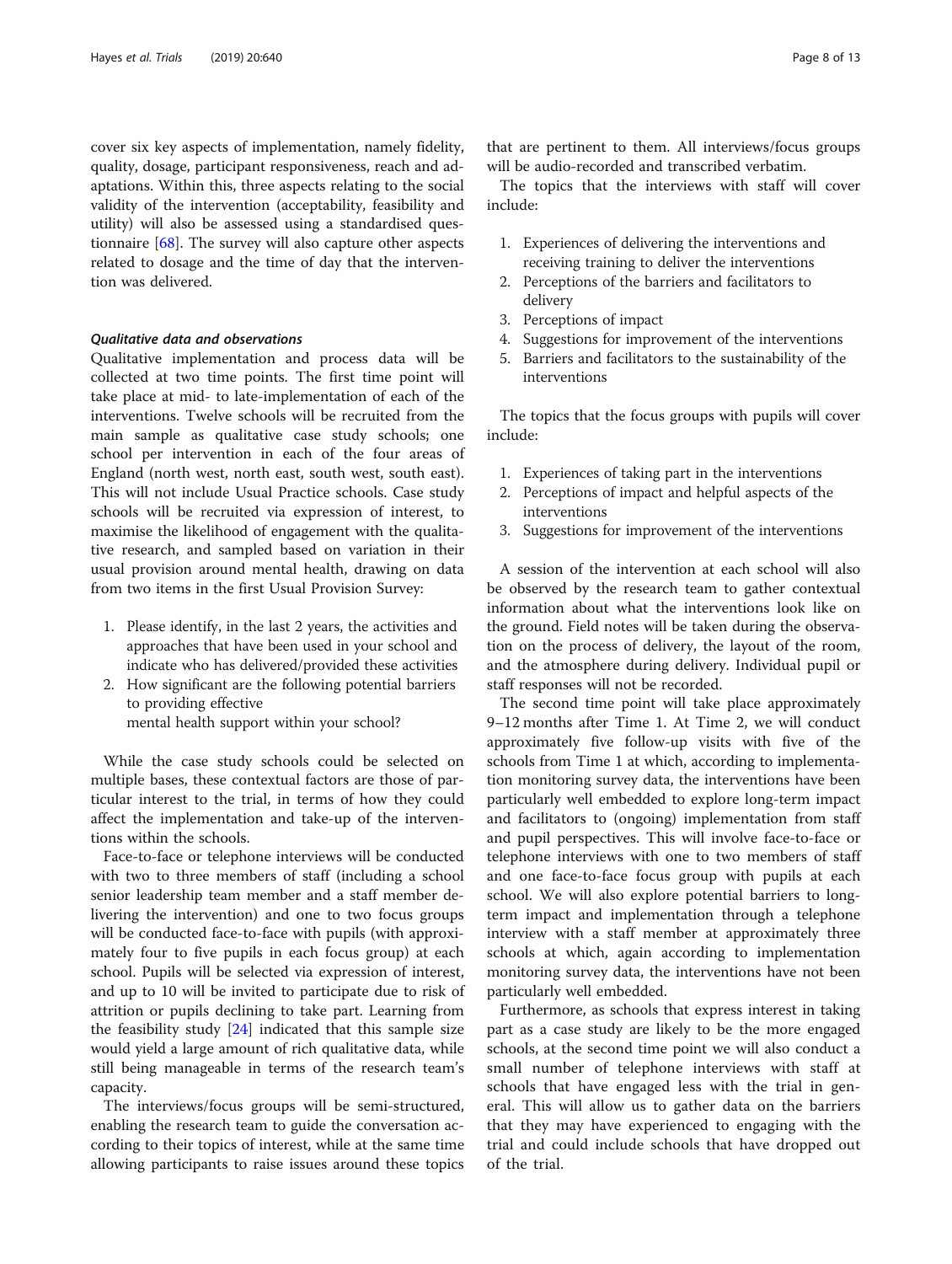#### Randomisation of schools

To ensure approximate distribution across conditions, randomisation will be carried out by Kings Clinical Trials Unit (KCTU). Due to recruitment rates the trial is split into two cohorts. Randomisation of schools will take place in two batches (first cohort: 22 and 23 October 2018; second cohort planned for 21 and 22 October 2019). In both randomisations minimisation will be used to take into account regional representation (four recruitment hubs); deprivation as indicated by free school-meal (FSM) eligibility (tertiles of sample FSM rates); current mental health provision (Mindfulness, Relaxation, Strategies for Safety and Wellbeing, other structured lessons; none); and urban/rural situation of school. Only the statistician, quantitative data analyst and economist are blind to intervention allocation.

#### Data management

All quantitative data will be stored on the University of Manchester's secure server. The Data Manager (JS), along with the Research Assistants (EA and RM) will be responsible for cleaning and coding the data. Qualitative data (audio files and transcripts) will be stored on the AFNCCF's secure server. The Qualitative Research Lead (ES), supported by the Trials Manager (DH), Research Officer (AM) and Research Assistants (RM and EA), will be responsible for data storage, and checking transcripts and ensuring their accuracy.

#### Sample size

The trial will be analysed on class-level, controlling for school- and class-level clustering, due to the delivery of the intervention within classes. The design for the current trial is a between-school trial. To increase the efficiency of the design, we will use a single set of control schools as a comparator for all three interventions. The schools will be randomised to four groups (Usual Practice, Mindfulness Practices, SSW, Relaxation); around two to three of the schools in each arm will be primary schools and one to three will be secondary schools to accommodate the different numbers of classes and class sizes within each school type.

While cluster effects of emotional distress on school level are usually small [[69,](#page-12-0) [70\]](#page-12-0), no data on class-level clustering were available. To our knowledge, so far no study has looked into school-level intra-class correlations (ICCs) of help-seeking. We conducted a pilot study with  $N = 2289$  students nested within 113 classes within 17 schools and we found ICCs of .05 for the SMFQ and of .03 for the GHSQ (with upper borders of bootstrapped 95% confidence intervals of .12 for the GHSQ and .13 for the SMFQ). The following sample size calculation is based on an ICC of  $\rho = .15$ , which is still conservative given the estimates found in the pilot (for a significance level of  $p = .05$  and statistical power of  $\beta = .80$ ).

Pre-test values of the outcome measures will be used as predictors of within-school variance. Since pre- and post-tests tend to be correlated, a conservative estimate of  $R^2$  = .20 was used. Since only a small effect due to the intervention is expected, MDES = .20 was selected as the target effect size. On average, we assume primary schools to have two classes (with  $N = 25$  students each) and secondary schools to have six classes  $(N = 20)$ students each). Finally, since the analysis of the primary outcome only compares each active treatment individually against the control arm, no correction of error rates was performed for these pre-planned directed hypotheses [\[71](#page-12-0)].

Accommodating the setting of a delivery from four different study areas, we aim to recruit 56 schools per arm (40 primary; 16 secondary with six classes each). Given this number of classes, the MDES without controlling for any additional variables in the full sample is  $MDES = .129$  ( $MDES = .190$  in primary and  $MDES = .177$ in secondary schools only). Including pre-tests leads to an MDES = .127 for the full sample (and MDES = .186 in primary and MDES = .173 in secondary schools). The statistical analyses will be undertaken by an independent statistician (JB) at the University of Dundee.

#### Statistical analysis of the primary outcome

A detailed statistical analysis plan will be written prospectively, but the sample size calculation was based on estimating three mixed models, each comparing an active treatment with the control arm. The mixed model will allow for school-level clustering; control for baseline levels in the primary outcome; and the minimisation variables (see above). An intervention will be evaluated as potentially effective if the point estimate of the coefficient for the dummy variable coding the difference between intervention and control arm indicates a group difference in the hypothesised direction for the outcome and the cluster-bootstrapped 95% confidence interval does not include zero. The primary outcome tested for the Mindfulness Practices and Relaxation arms is the SMFQ; and for SSW the primary outcome is the GHSQ; all three at 3–6 months' follow-up. The analysis will be intent-to-treat. This analysis will be undertaken using R [[72\]](#page-12-0). The potential impact of missing data will be evaluated in a sensitivity analysis using fully conditional specification [\[73](#page-12-0)].

# Economic evaluation Service use and costs

A Service Information Schedule will be designed to facilitate micro-costing of the interventions. Information on services and supports used by the young people in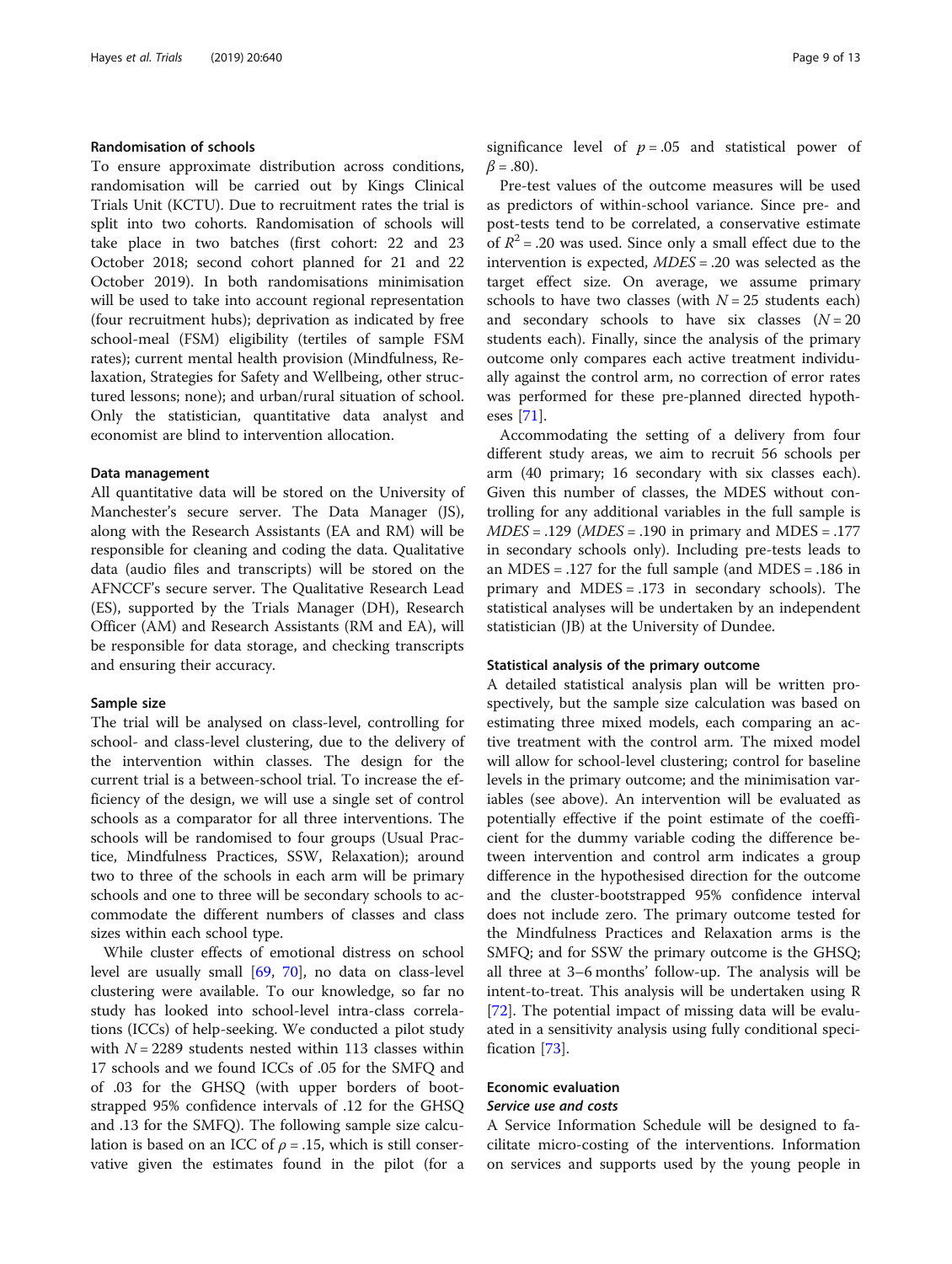<span id="page-9-0"></span>the study will be collected using a specially adapted version of the CSRI [\[66\]](#page-12-0). From these data, we will investigate whether patterns of service use and associated costs differ, and explore whether any differences are driven by individual characteristics or baseline level of need.

# Cost-effectiveness analysis

To assess whether the interventions are cost-effective relative to Usual Practice, cost-effectiveness and costutility analyses will be undertaken for change in (a) the primary outcome measure for each intervention and (b) quality-adjusted life years (derived from the CHU9D) [[54\]](#page-11-0). We will employ an analytical approach that allows for adjustment for confounders, the likely non-normal distribution of cost data, the joint analysis of cost and outcome measures and the potential effects of clustering. Results will be presented as cost-effectiveness acceptability curves [[74\]](#page-12-0) plotting the probability that the intervention will be considered cost-effective compared to treatment as usual against different levels of willingness to pay for an improvement in outcome. Sensitivity analyses will be undertaken by varying assumptions used to calculate the intervention cost. Potential sub-group analyses will be identified post hoc.

#### Process and implementation analysis

Descriptive statistics will be used to document usual school provision and how this changes over the course of the project, as well as to document the implementation of Relaxation, Mindfulness Practices and SSW. Additionally, for examining implementation, we will compare 'intervention as delivered' from our survey data with 'intervention as planned'. Where applicable, the latter can be used to determine the proportion of participating schools that can be deemed to have achieved at least a minimum standard of intervention delivery (e.g., 'on treatment' status). To assess the relationship between implementation variability and outcomes, multi-level modelling will be used, in which we fit the implementation data noted above (or on treatment status derived from said data) as explanatory variables at the school or class level, to assess the extent to which they are predictive of intervention outcomes at the pupil level.

Qualitative interviews and focus group transcripts will be analysed using thematic analysis [[75\]](#page-12-0), using the NVivo version 12 [\[76](#page-12-0)] data analysis software package. Up to three members of the research team will initially code or assign relevant extracts of the transcripts to broad overarching categories, derived 'top-down' from the research questions (e.g., suggestions for improvement). The researchers will then break down the data (transcript extracts) coded within these overarching categories into themes and subthemes, derived 'bottom-up' from the data. A fourth member of the research team will then re-code 10–20% of the transcripts using the themes and subthemes derived from the data by the other members of the team. The purpose of the latter step is to help the original researchers to refine and reflect on their themes and subthemes, with the additional researcher suggesting edits or additions where necessary.

#### Patient and public involvement

Young people provided input into the development and refinements of the interventions, including what techniques and activities should be included, as well as input into the design of the booklets. In relation to research, young people provided input into what questions were included in the final questionnaires for young people and will be involved in disseminating reports and findings.

# Trial status

Recruitment for schools opened in March 2018 and will stay open until July 2019. The first young person joined the trial on 17 September 2018. The last participants will be followed up at the 1-year follow-up in January/February 2021. A timeline for the trial is available as Additional file 4.

# Protocol

V1, 14 January 2019. Substantial changes to the protocol will be communicated from the Trials Manager to relevant parties (e.g., ISRCTN). The protocol follows Standard Protocol items: Recommendations for Interventional Trials (SPIRIT) reporting [\[77](#page-12-0)].

#### Supplementary information

Supplementary information accompanies this paper at [https://doi.org/10.](https://doi.org/10.1186/s13063-019-3762-0) [1186/s13063-019-3762-0.](https://doi.org/10.1186/s13063-019-3762-0)

| <b>Additional file 1. INSPIRE Trial Timeline.</b>                               |
|---------------------------------------------------------------------------------|
| <b>Additional file 2.</b> Logic model for Mindfulness and Relaxation.           |
| <b>Additional file 3.</b> Logic model for Strategies for Safety and Wellbeing.  |
| <b>Additional file 4.</b> Reporting checklist for protocol of a clinical trial. |

#### Acknowledgments

We would like to thank the Education for Wellbeing advisory group for providing comments on earlier versions of the manuscript. Roles and responsibilities

JD is the Principal Investigator. NH is the Implementation Lead. DH is the Trials Manager. JS is the Data Manager. ES is the Qualitative Lead. AM is Research Officer/School Liaison Lead. RM and EA are Research Assistants. JB is the Trials Statistician. PP provides expertise around measures and statistical analysis. BM provides expertise on evaluating mindfulness practices. EB is the Health Economist.

#### Authors' contributions

NH, EA, RM and ES lead on decisions for the process and implementation strand of the project and contributed to the writing of this section of the protocol. EB leads on decisions for the economic strand of the project and contributed to the writing of this section of the protocol. JB leads on statistical and study design elements of the project, contributed to the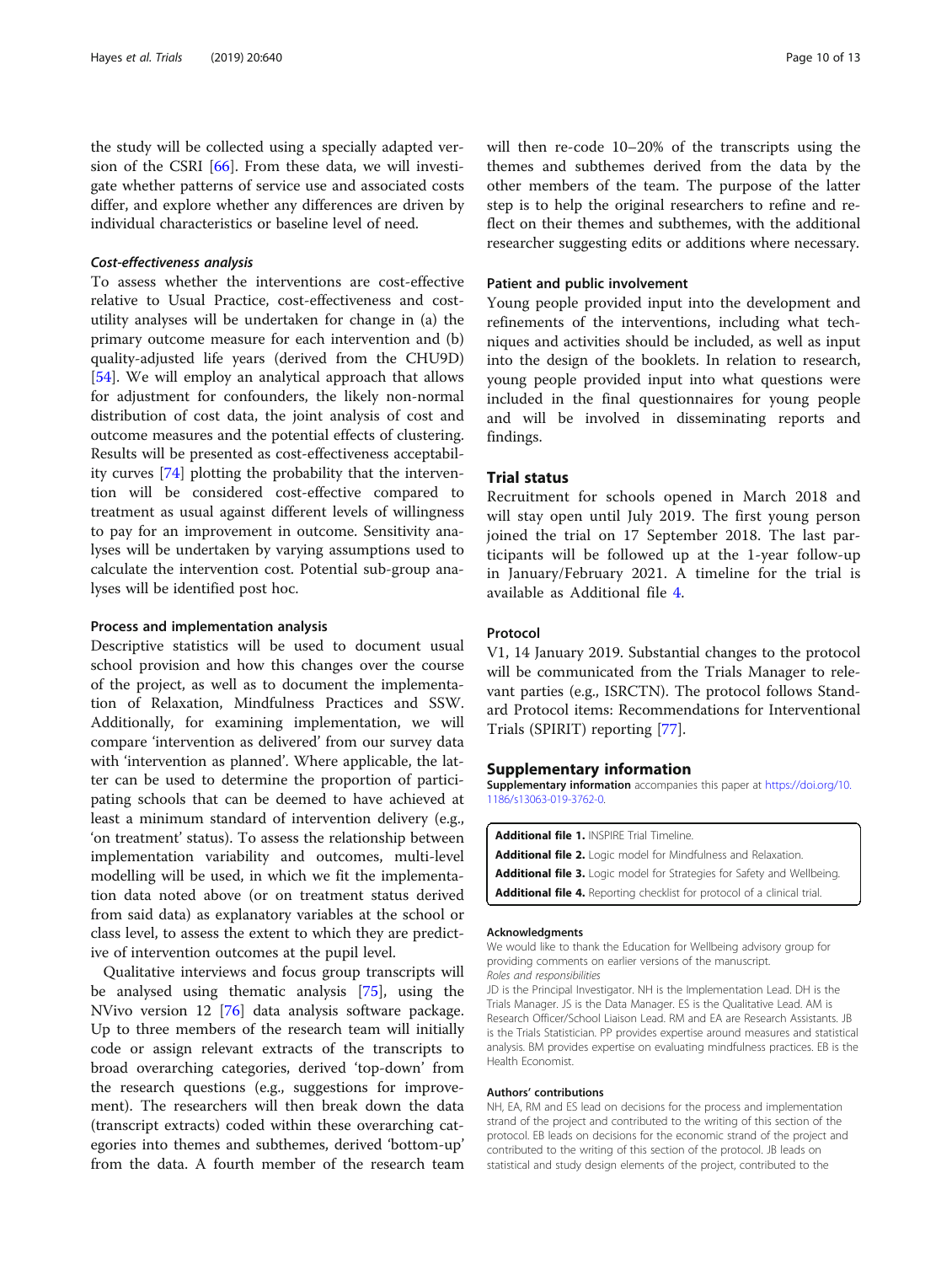<span id="page-10-0"></span>writing of the sample size calculation and analysis plan, and contributed to the writing of these sections of the protocol. PP leads on measures and their psychometric properties as well as mediation and moderation analysis. JS leads on decisions relating to data management and contributed to the writing of this section of the protocol. DH, supported by AM, leads on decisions relating to trial management, wrote the first draft of the protocol, and contributed to edits and amendments in subsequent drafts. DH also leads on ethical procedures and contributed to writing this section of the protocol. BM provided input and expertise into mindfulness practices and measures for them and contributed to edits on this section. JD is the Principle Investigator, conceptualised the overall trial design, has final sign decision sign-off, and contributed to the writing of this protocol. A Measures Group consisting of PP, JD, DH, AM, NH, EA, RM, JS, EB and JB finalised measures for the trial. All authors read and approved the final manuscript.

#### Funding

This research was commissioned and funded by the Department for Education. The Department selected the interventions to be trialled and also chairs an Advisory Group that the researchers report to regarding the progress and quality of the research. However, the department had no role in the design of this study and will not have any role in the analyses, interpretation of the data, or decision to submit results. The views expressed are those of the authors and not necessarily those of the Department for Education. JD was (in part) supported by the National Institute for Health Research (NIHR) Collaboration for Leadership in Applied Health Research and Care (CLAHRC) North Thames at Bart's Health NHS Trust. The views expressed are those of the authors and not necessarily those of the NHS, the NIHR or the Department of Health and Social Care.

#### Availability of data and materials

An anonymised quantitative dataset generated and/or analysed during the current study will be available in 2022 once the study has finished. A decision regarding storage location is yet to be finalised, please contact the Principal Investigator or Trials Manager for further information.

#### Ethics approval and consent to participate

Ethics approval for this study was granted from University College London (UCL) Research Ethics Committee (6735/009 and 6735/014). Research data will be processed and stored in line with the General Data Protection Regulation. Schools that express an interest in taking part, and are deemed eligible, will be required to have a member of their senior leadership team sign a Memorandum of Understanding, and data-sharing agreement. Pupil data

Consent for pupils to take part will require different processing depending on the data being collected. For outcome (effectiveness) data, opt-out consent will be used when sending letters to parents/carers of pupils who have been selected by schools to take part. Parents/carers who wish to opt out their children will be asked to return an opt-out form to the research team. A survey password will not be created for pupils that are opted out, and this is flagged to schools in a timely manner to prevent these pupils from taking part in the surveys. GDPR-compliant data deletion processes will be enforced when pupils are opted out after taking part in the surveys.

Pupils whose parents have not opted out of the evaluation will be given the option to assent to take part through reading an online information sheet and ticking an online assent form. Pupils who start the survey can stop and/ or opt out at any time. Pupils who do not tick the assent form will not be allowed to complete the survey. All information sheets outline confidentiality procedures for collecting, processing, and storing data. Teachers are asked not to look directly at pupils' screens when they are filling out answers. They are also provided with a crib-sheet of the more difficult words in the survey that young people may struggle with, in order for them to assist pupils from the front of the classroom.

Other survey data

Opt-in consent will be required for all other data, including all surveys completed by staff.

Qualitative data

Opt-in consent will be required for all interviews and focus groups. All individuals will be required to read an information sheet, detailing what will happen, and for those that are happy to proceed, to sign a consent form. For pupils under the age of 16 years, schools will send letters home to pupils' parents/guardians, and those that are happy for their young people

to take part will be required to sign a consent form. Prior to focus groups taking place, pupils will be required to read an information sheet, and tick an assent form stating that they are happy to take part. Those who do not assent will not take part.

**Observations** 

As no individual or personal data will be collected for observations, consent/ assent will not be required.

Monitoring of adverse events (AEs)

AEs, defined as a negative, emotional and behavioural occurrence, or sustained deterioration in a research participant, will be captured as part of the study. This includes serious adverse events (SAEs) which are a threat to life: suicidal ideation, suicidal intent, hospitalisation due to psychiatric of use of substances, death including suicide. Other adverse events: violent behaviour, self-harm, or any other event that an individual feels it is important to report, will also be captured. School safeguarding leads will judge whether they believe the AE is likely related to the intervention. The ongoing conduct and progress of this study is monitored by an independently chaired Data Monitoring Committee (DMC). On becoming aware of SAEs, the Principal Investigator or Trials Manager will report all SAEs, or AEs which are likely to be related to the intervention or research, to the DMC within two working days. AEs thought to be unlikely related to the intervention or research should be reported within five working days and will be collated and reported quarterly to the DMC. The UCL Research Ethics Committee will also be informed of AEs and SAEs using the same mechanisms. School and research safeguarding protocols will be followed as standard in addition to the reporting and documenting of AEs. The DMC is responsible for making recommendations to the Department for Education regarding the stopping or continuing of the trial. Trial sponsor. The trial is sponsored by UCL.

#### Competing interests

The authors declare that they have no competing interests.

#### Author details

<sup>1</sup> Evidence Based Practice Unit (EBPU), University College London and Anna Freud National Centre for Children and Families (AFNCCF), The Kantor Centre of Excellence, 4-8 Rodney Street, London N1 9JH, UK. <sup>2</sup>Manchester Institute of Education, The University of Manchester, Manchester, UK. <sup>3</sup>MRC Unit for Lifelong Health and Ageing and the Centre for Longitudinal Studies, University College London, London, UK. <sup>4</sup>Care Policy and Evaluation Centre (CPEC), London School of Economics and Political Science, London, UK. 5 School of Nursing and Health Sciences (SNHS) and the Dundee Centre for Health and Related Research (DCHARR), University of Dundee, Dundee, UK.

#### Received: 15 May 2019 Accepted: 27 September 2019 Published online: 21 November 2019

#### References

- 1. Sadler K, Vizard T, Ford T, Marchesell F, Pearce N, Mandalia D, et al. Mental health of children and young people in England, 2017. London: NHS England; 2017.
- 2. D'amico F, Knapp M, Beecham J, Sandberg S, Taylor E, Sayal K. Use of services and associated costs for young adults with childhood hyperactivity/ conduct problems: 20-year follow-up. Br J Psychiatry. 2014;204(6):441–7.
- Glied S, Neufeld A. Service system finance: implications for children with depression and manic depression. Biol Psychiatry. 2001;49:1128–35.
- 4. Greenberg PE, Sisitsky T, Kessler RC, Finkelstein SN, Berndt ER, Davidson JR, et al. The economic burden of anxiety disorders in the 1990s. J Clin Psychiatry. 1999;60(7):427–35.
- 5. Kieling C, Baker-Henningham H, Belfer M, Conti G, Ertem I, Omigbodun O, et al. Child and adolescent mental health worldwide: evidence for action. Lancet. 2011;378(9801):1515–25.
- 6. Patel V, Flisher AJ, Hetrick S, McGorry P. Mental health of young people: a global public-health challenge. Lancet. 2007;369(9569):1302–13.
- 7. Aviles AM, Anderson TR, Davila ER. Child and adolescent social-emotional development within the context of school. Child Adolesc Ment Health. 2006;11(1):32–9.
- 8. Langford R, Bonell CP, Jones HE, Pouliou T, Murphy SM, Waters E, et al. The WHO Health Promoting School framework for improving the health and well-being of students and their academic achievement. Cochrane Database Syst Rev. 2015;4(4):CD008958 ISSN 1469-493X.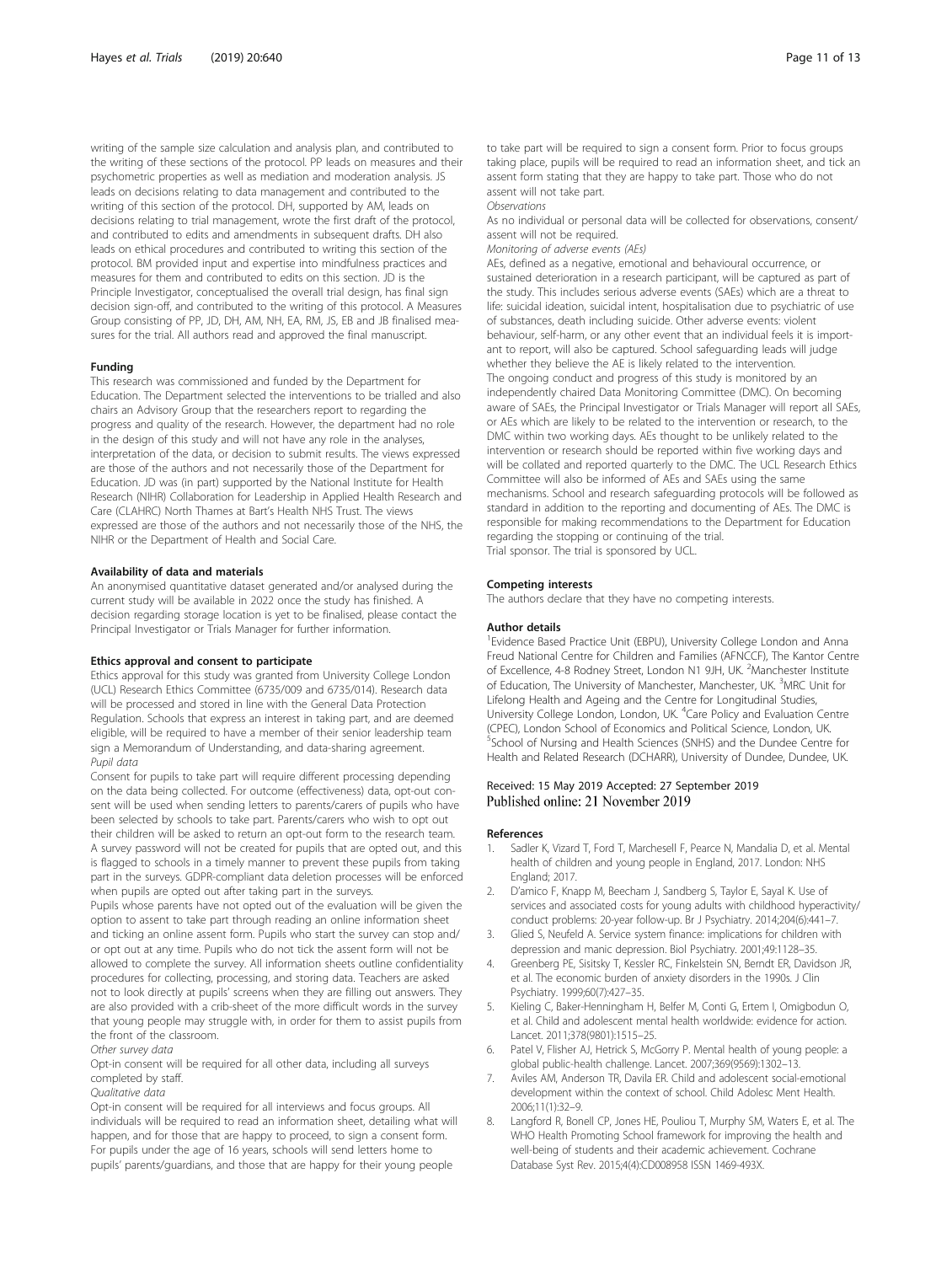- <span id="page-11-0"></span>9. Roanes M, Hoagwood K. School-based mental health services: a research review. Clin Child Fam Psychol Rev. 2000;3(4):223–41.
- 10. Calear AL, Christensen H. Systematic review of school-based prevention and early intervention programs for depression. J Adolesc. 2010;33(3):429–38.
- 11. Neil AL, Christensen H. Efficacy and effectiveness of school-based prevention and early intervention programs for anxiety. Clin Psychol Rev. 2009;29(3):208–15.
- 12. Wilson SJ, Lipsey MW. School-based interventions for aggressive and disruptive behavior: Update of a meta-analysis. Am J Prev Med. 2007;33(2):S130–43.
- 13. Shochet IM, Dadds MR, Holland D, Whitefield K, Harnett PH, Osgarby SM. The efficacy of a universal school-based program to prevent adolescent depression. J Clin Child Psychol. 2001;30:303–15.
- 14. Humphrey N, Lendrum A, Wigglesworth M. Social and Emotional Aspects of Learning (SEAL) in secondary schools: national evaluation. London: Department for Education; 2010.
- 15. Hallam S. An evaluation of the Social and Emotional Aspects of Learning (SEAL) programme: promoting positive behaviour, effective learning and well-being in primary school children. Oxford Rev Educ. 2009;25(3):313–30.
- 16. Webster-Stratton C, Jamila Reid M, Stoolmiller M. Preventing conduct problems and improving school readiness: evaluation of the incredible years teacher and child training programs in high-risk schools. J Child Psychol Psychiatry. 2008;49(5):471–88.
- 17. Domitrovich CE, Cortes RC, Greenberg MT. Improving young children's social and emotional competence: a randomized trial of the preschool 'PATHS' curriculum. J Prim Prev. 2007;28(2):67–91.
- 18. Ford T, Hayes R, Byford S, Edwards V, Fletcher M, Logan S, et al. The effectiveness and cost-effectiveness of the Incredible Years® Teacher Classroom Management Programme in primary school children: results of the STARS cluster randomised controlled trial. Psychol Med. 2019;49(5):828–42.
- 19. Humphrey N, Lendrum A, Ashworth E, Frearson K, Buck R, Kerr K. Implementation and process evaluation (IPE) for interventions in educational settings: A synthesis of the literature. London: EEF; 2016.
- 20. Wigelsworth M, Lendrum A, Oldfield J, Scott A, ten Bokkel I, Tate K, Emery C. The impact of trial stage, developer involvement and international transferability on universal social and emotional learning programme outcomes: a meta-analysis. Cambridge J Educ. 2016;46(3):347–76.
- 21. Wolpert M, Deighton J, Patalay P, Martin A, Fitzgerald-Yau N, Demir E, et al. Me and my school: findings from the national evaluation of Targeted Mental Health in Schools. Nottingham: DFE. Nottingham; 2011.
- 22. Vostanis P, Humphrey N, Fitzgerald N, Deighton J, Wolpert M. How do schools promote emotional well-being among their pupils? Findings from a national scoping survey of mental health provision in English schools. Child Adolesc Ment Health. 2013;18(3):151–7.
- 23. Durlak JA, DuPre EP. Implementation matters: a review of research on the influence of implementation on program outcomes and the factors affecting implementation. Am J Community Psychol. 2008;41(3–4):327.
- 24. Stapley E, Moore A, Hayes D, Humphrey N, Mansfield R, Santos J, et al. Education for Wellbeing 'Pilot Findings'. London: Evidence Based Practice Unit (EBPU); 2018.
- 25. Chiesa A, Anselmi R, Serretti A. Psychological mechanisms of mindfulnessbased interventions: what do we know? Holist Nurs Pract. 2014;28(2):124–48.
- 26. Mendelson T, Greenberg MT, Dariotis JK, Gould LF, Rhoades BL, Leaf PJ. Feasibility and preliminary outcomes of a school-based mindfulness intervention for urban youth. J Abnorm Child Psychol. 2010;38(7):985–94.
- 27. Zoogman S, Goldberg SB, Hoyt WT, Miller L. Mindfulness interventions with youth: a meta-analysis. Mindfulness (NY). 2015;6(2):290–302.
- 28. Schonert-Reichl KA, Lawlor MS. The effects of a mindfulness-based education program on pre-and early adolescents' well-being and social and emotional competence. Mindfulness (N Y). 2010;1(3):137–51.
- 29. Maynard BR, Solis MR, Miller VL, Brendel KE. Mindfulness-Based Interventions for Improving Cognition, Academic Achievement, Behavior, and Socioemotional Functioning of Primary and Secondary School Students. Campbell Systematic Reviews 2017: 5. Campbell Collaboration. 2017.
- 30. Kuyken W, Nuthall E, Byford S, Crane C, Dalgleish T, Ford T, et al. The effectiveness and cost-effectiveness of a mindfulness training programme in schools compared with normal school provision (MYRIAD): study protocol for a randomised controlled trial. Trials. 2017;18(1):194.
- 31. Baer RA. Mindfulness training as clinical intervention: a conceptual and empirical review. Clin Psychol Sci Pract. 2003;10:125–43.
- 32. Kabat-Zinn J. Mindfulness-based interventions in context: past, present, and future. Clin Psychol Sci Pract. 2003;10(2):144–56.
- 33. Jain S, Shapiro SL, Swanick S, Roesch SC, Mills PJ, Bell I, Schwartz GE. A randomized controlled trial of mindfulness meditation versus relaxation training: effects on distress, positive states of mind, rumination, and distraction. Ann Behav Med. 2007;33(1):11–21.
- 34. Vohra S, Punja S, Sibinga E, Baydala L, Wikman E, Singhal A, et al. Mindfulness-based stress reduction for mental health in youth: a cluster randomized controlled trial. Child Adolesc Ment Health. 2019; 24(1):29–35.
- 35. Goldbeck L, Schmid K. Effectiveness of autogenic relaxation training on children and adolescents with behavioral and emotional problems. J Am Acad Child Adolesc Psychiatry. 2003;42(9):1046–54.
- 36. Larson HA, Yoder AM, Johnson C, El Rahami M, Sung J, Washburn F. Test anxiety and relaxation training in third-grade students. Eastern Education Journal. 2010:13.
- 37. Luebbert K, Dahme B, Hasenbring M. The effectiveness of relaxation training in reducing treatment-related symptoms and improving emotional adjustment in acute non-surgical cancer treatment: a meta-analytical review. Psychooncology. 2001;10(6):490–502.
- 38. Georga G, Chrousos G, Artemiadis A, Panagiotis PP, Bakakos P, Darviri C. The effect of stress management incorporating progressive muscle relaxation and biofeedback-assisted relaxation breathing on patients with asthma: a randomised controlled trial. Adv Integr Med. 2018. [https://doi.org/10.1016/j.](https://doi.org/10.1016/j.aimed.2018.09.001) [aimed.2018.09.001.](https://doi.org/10.1016/j.aimed.2018.09.001)
- 39. Dolbier CL, Rush TE. Efficacy of abbreviated progressive muscle relaxation in a high-stress college sample. Int J Stress Manag. 2012;19(1):48.
- 40. Rasid ZM, Parish TS. The effects of two types of relaxation training on students' levels of anxiety. Adolescence. 1998;33(129):99–102.
- 41. Vancampfort D, Correll CU, Scheewe TW, Probst M, De Herdt A, Knapen J, De Hert M. Progressive muscle relaxation in persons with schizophrenia: a systematic review of randomized controlled trials. Clin Rehabil. 2013;27(4):291–8.
- 42. Ernst E, Kanji N. Autogenic training for stress and anxiety: a systematic review. Complement Ther Med. 2000;8(2):106–10.
- 43. Apóstolo JLA, Kolcaba K. The effects of guided imagery on comfort, depression, anxiety, and stress of psychiatric inpatients with depressive disorders. Arch Psychiatr Nurs. 2009;23(6):403–11.
- 44. Stallard P, Simpson N, Anderson S, Carter T, Osborn C, Bush S. An evaluation of the FRIENDS programme: a cognitive behaviour therapy intervention to promote emotional resilience. Arch Dis Child. 2005;90(10):1016–9.
- 45. Flandreau WP. Protective behaviors: anti-victim training for children, adolescents and adults; 1984.
- 46. Depatment for Education, Relationships, Education, Relationships and Sex Education (RSE) and Health Education. Statutory guidance for governing bodies, proprietors, head teachers, principals, senior leadership teams, teachers. London: Department for Education; 2019.
- 47. Fardon J. Protective behaviours. In: Simons M, editor. Northamptonshire TAMHS (Targeted Mental Health in Schools Project). Northampton: Northamptonshire Children and Young People's Partnership; 2011.
- 48. Hayes D, Moore A, Stapley E, Humphrey N, Mansfield R, Santos J, et al. A school based interventions study examining approaches for wellbeing and mental health literacy of pupils in year nine in England: study protocol for a multi-school, cluster randomised control trial (AWARE). BMJ Open. 2019;9: e029044. <https://doi.org/10.1136/bmjopen-2019-029044>.
- 49. Ameli R. 25 lessons in mindfulness: now time for healthy living; 2014.
- 50. Bishop SR, Lau M, Shapiro S, Carlson L, Anderson ND, Carmody J. Mindfulness: a proposed operational definition. Clin Psychol Sci Pract. 2004; 11(3):230–41.
- 51. Angold A, Costello EJ, Messer SC, Pickles A, Winder F, Silver D. Development of a short questionnaire for use in epidemiological studies of depression in children and adolescents. Int J Methods Psychiatr Res. 1995;5:237–49.
- 52. Wilson CJ, Deane FP, Ciarrochi J, Rickwood D. Measuring help-seeking intentions: properties of the General Help-Seeking Questionnaire. Can J Couns. 2005;39:15–28.
- 53. Hart LM, Mason RJ, Kelly CM, Cvetkovski S, Jorm AF. 'Teen Mental Health First Aid': a description of the program and an initial evaluation. Int J Ment Health Syst. 2016;10(1):3.
- 54. Stevens K. Developing a descriptive system for a new preference-based measure of health-related quality of life for children. Qual Life Res. 2009; 18(8):1105–13.
- 55. Huebner ES. Initial development of the Student's Life Satisfaction Scale. Sch Psychol Int. 1991;12(3):231–40.